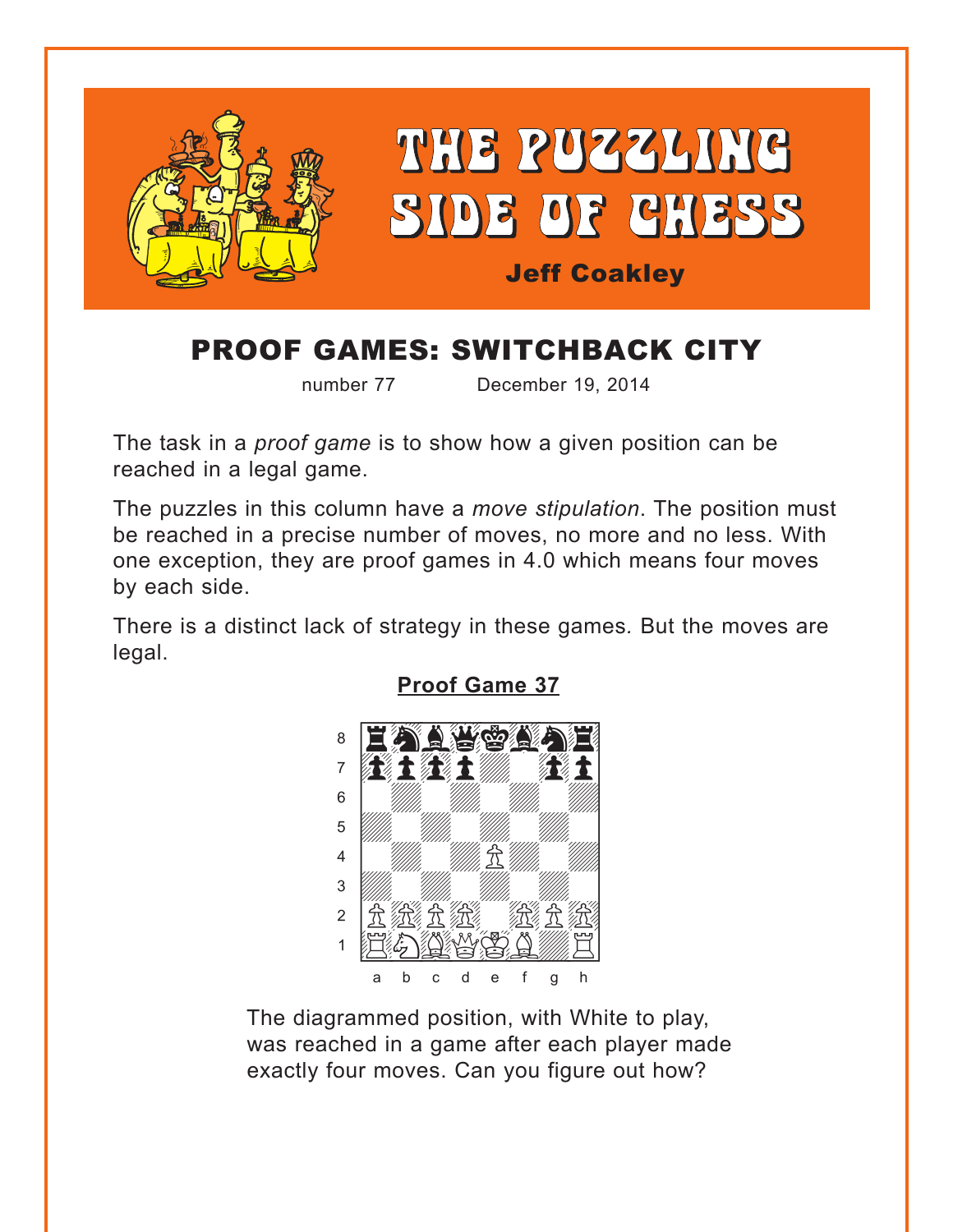<span id="page-1-0"></span>A switchback is a move in a chess problem where a piece returns to a square that it previously stood on. This tactic can be especially deceptive when the piece goes back to its starting square.



**Proof Game 38** 

This position was reached after Black's fourth turn. What were the moves?



Switchbacks are a common occurrence in proof games. Sometimes they almost seem like a mandatory ingredient.

The next problem is a *homebase* proof game by Canadian composer Cornel Pacurar. As in the first puzzle, all of the black pieces are on their original squares. So we know that the last move was a switchback to the 8th rank. But which piece?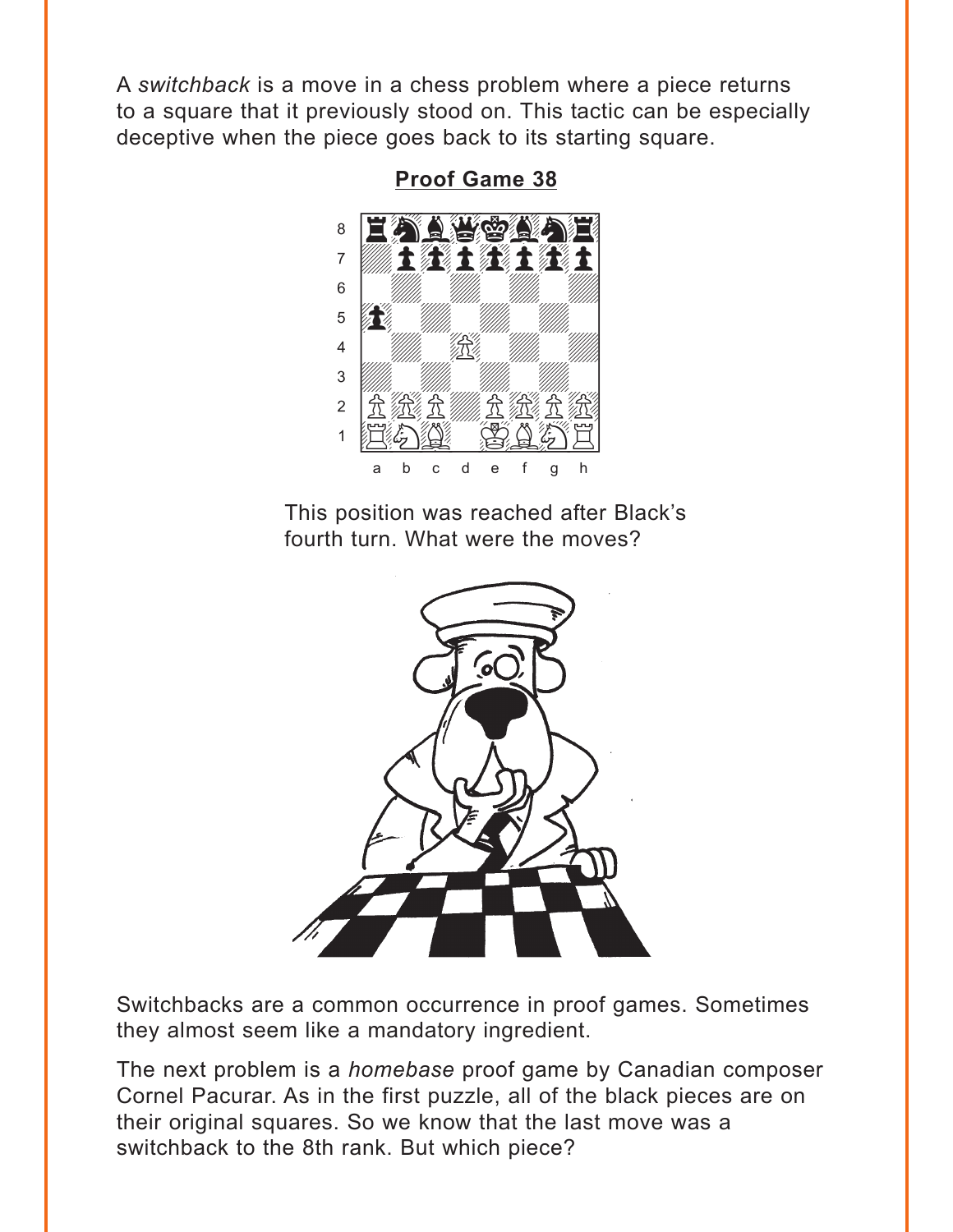#### **[Proof Game 39](#page-5-0)**

<span id="page-2-0"></span>

This position was reached after Black's fourth turn. What were the moves?

Let's switch back now to 2004, with a holiday puzzle from *ChessBase.com*. This problem and the longer one that follows are by French composer Joachim Iglesias.



**[Proof Game 40](#page-5-0)**

This position was reached after Black's fourth turn. What were the moves?

Most proof games on *The Puzzling Side of Chess* are four moves long, an appealing length for prospective solvers. But, if you're up to the challenge, here's something to wrack your brains over.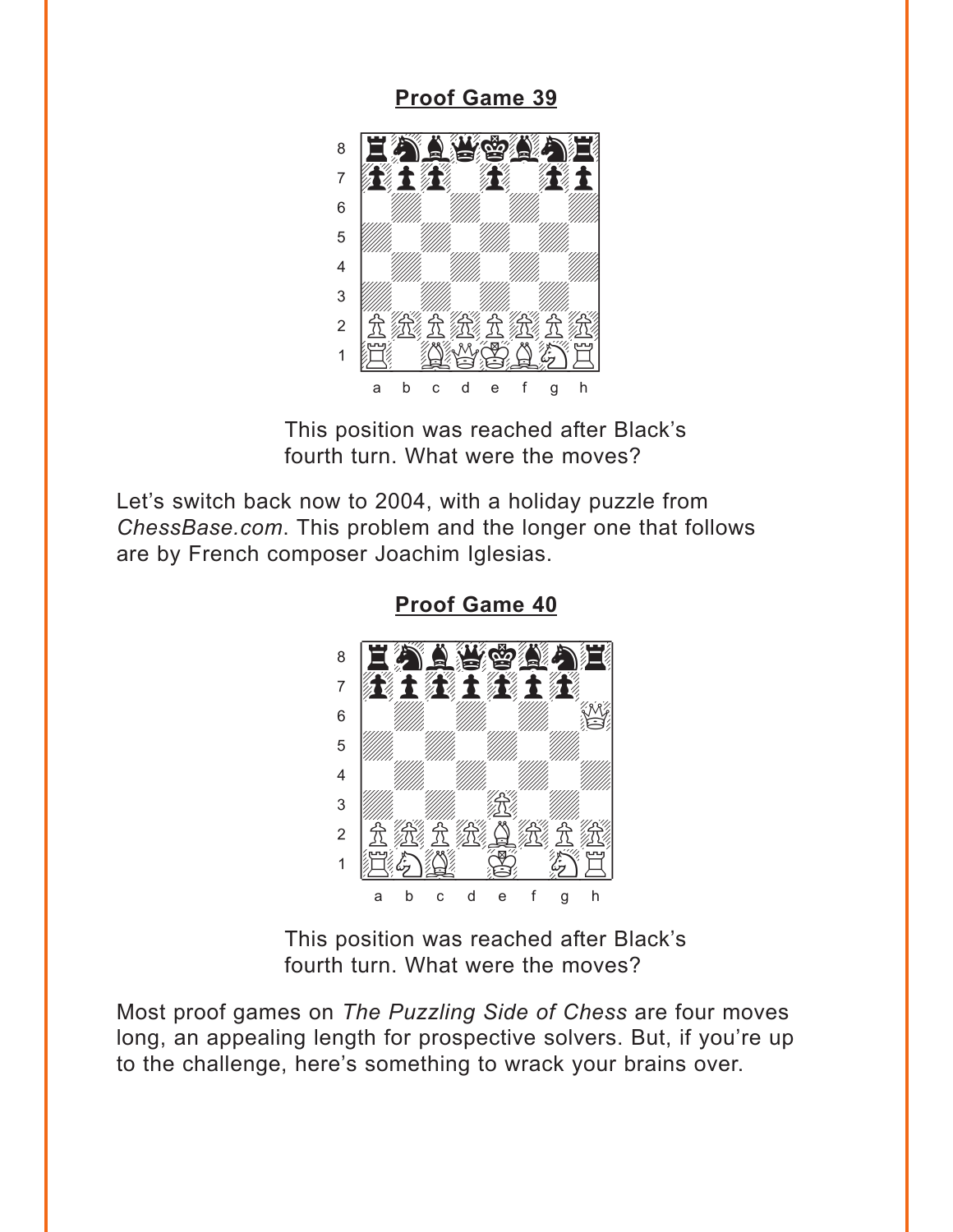### Longer Proof Game 09 (6.0 moves)

<span id="page-3-0"></span>

This position was reached after Black's sixth turn. What were the moves?

Each column on proof games concludes with a synthetic game. Instead of finding the move sequence that leads to a given position, the task is to compose a game that ends with a particular move.



**Synthetic Game 10** 

Compose a game that ends with the move 4...e4#.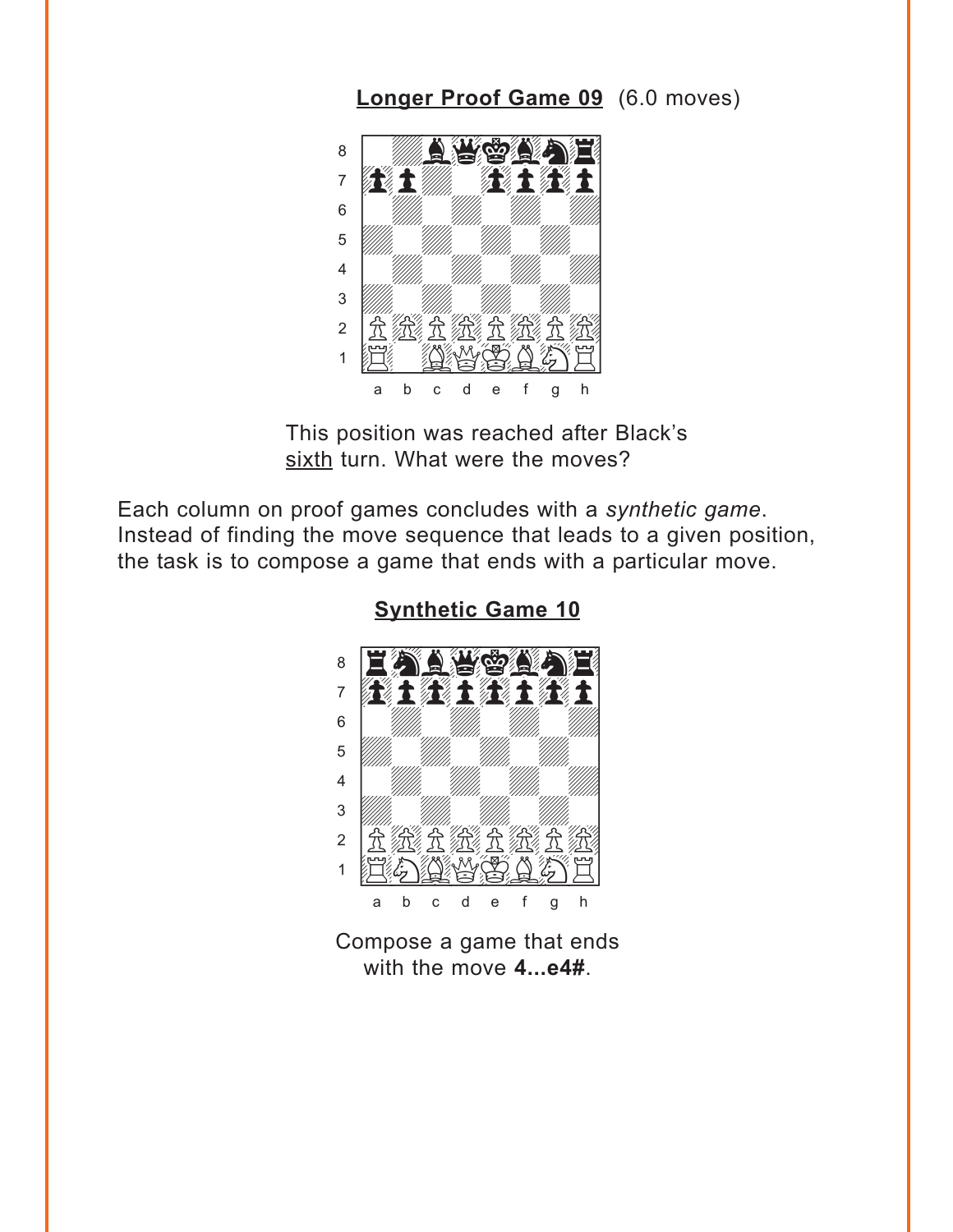## <span id="page-4-0"></span>**SOLUTIONS**

*PDF hyperlinks*. You can advance to the solution of any puzzle by clicking on the underlined title above the diagram. To return to the puzzle, click on the title above the solution diagram.



<sup>1.</sup>Nf3 e5 2.Nxe5 Ke7 3.Nxf7 Kxf7 4.e4 Ke8

The black king takes care of the tricky business in this puzzle, with a tempo move and a switchback.

### **[Proof Game 38](#page-1-0)**

J. Coakley 2010 *Winning Chess Puzzles For Kids Volume 2* 



1.d3 a6 2.Qd2 a5 3.Qh6 Nxh6 4.d4 Ng8

Both sides waste a tempo with pawn moves. And the black knight carries out the obligatory switchback.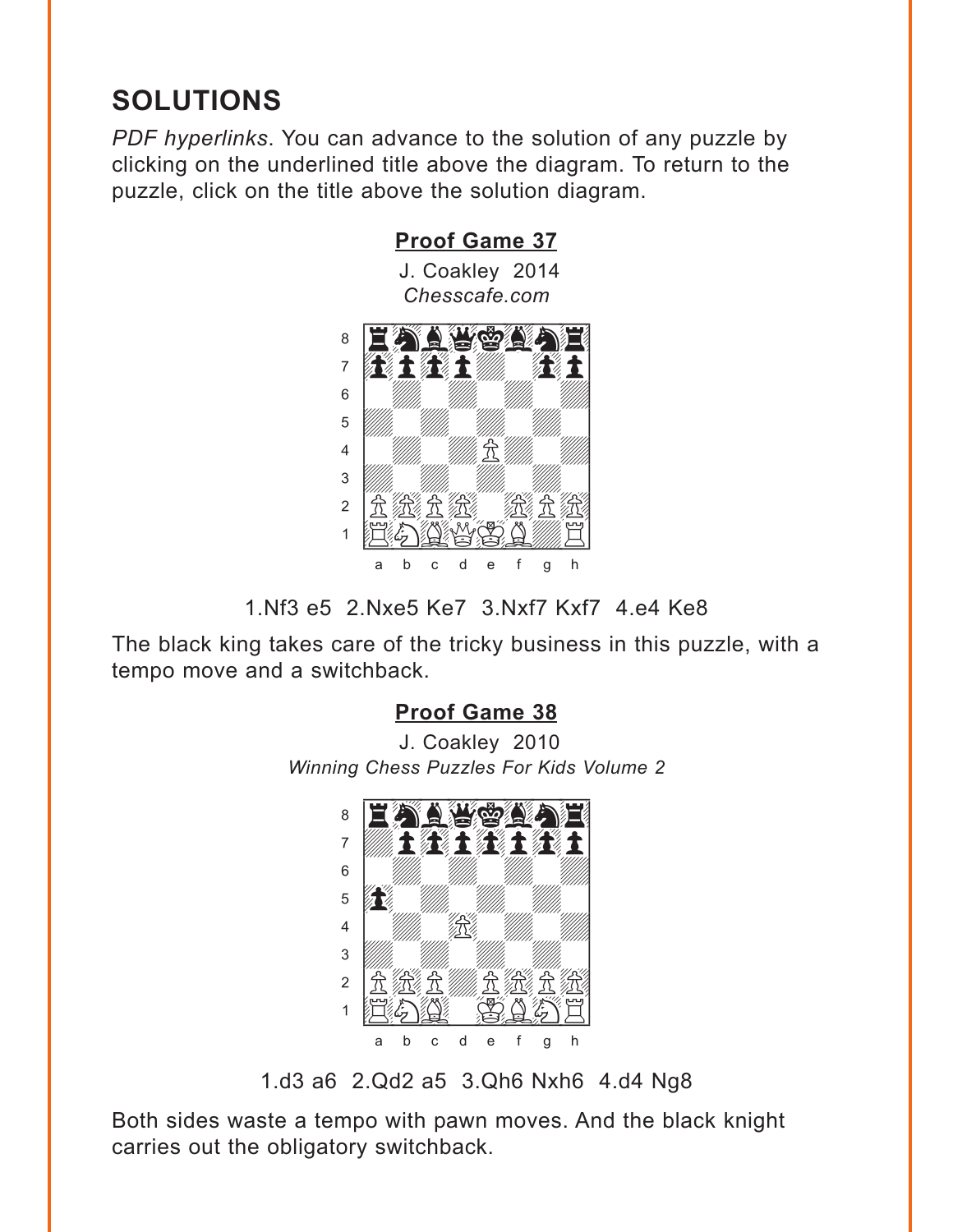<span id="page-5-0"></span>**Proof Game 39** Cornel Pacurar, 2004 **Internet Mailing List** 



1. Nc3 d5 2. Nxd5 f6 3. Nxf6+ Kf7 4. Ne8 Kxe8

Another switchback by the black king. This time with Orbán effect, capturing on its original square. See column 3.

A homebase proof game is one in which all the pieces are on their starting squares (or at least they appear to be).



1.e3 h5 2.Qxh5 Rh6 3.Be2 Rh7 4.Qh6 Rh8

An unusual tempo loss and switchback by the black rook.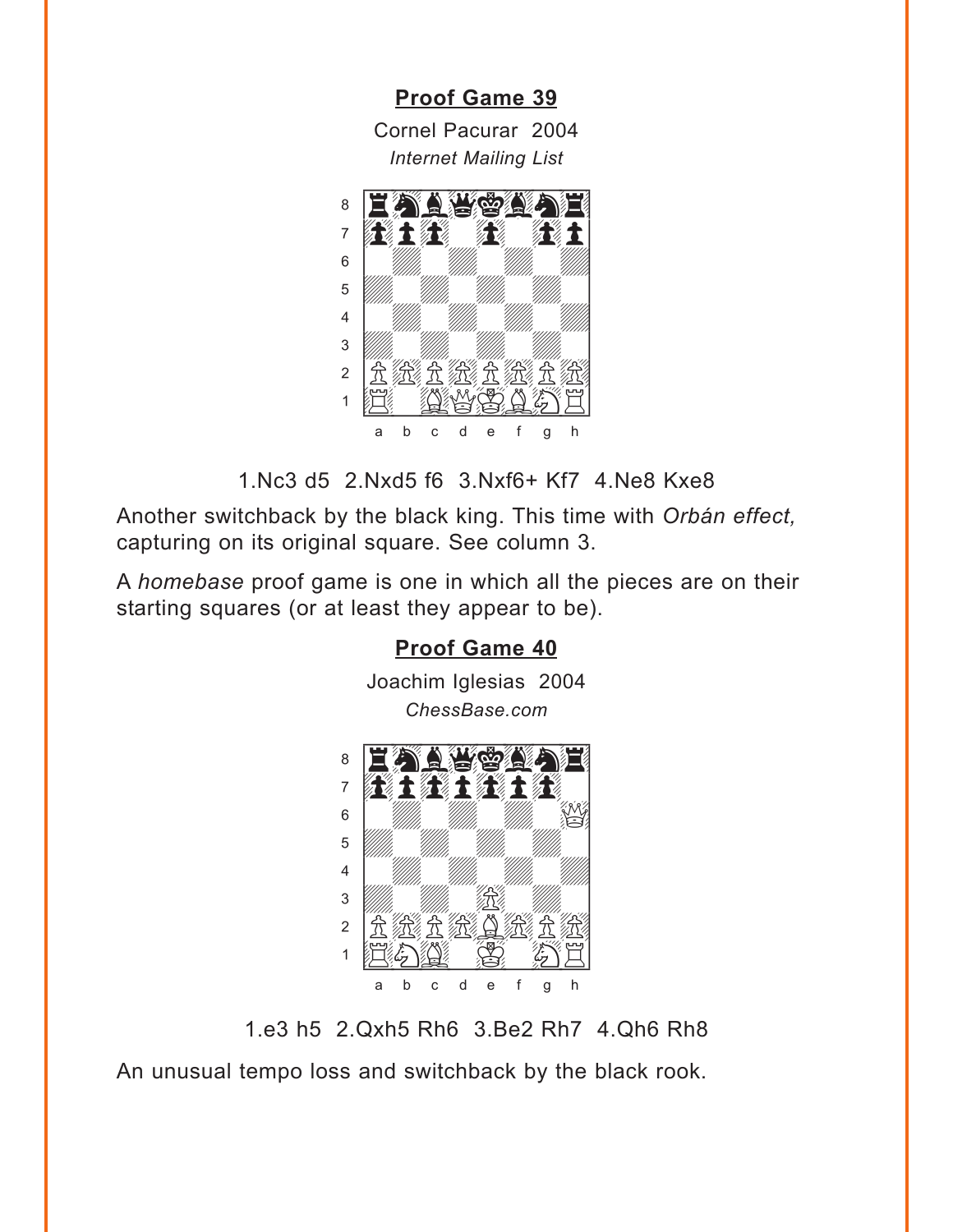<span id="page-6-0"></span>

**[Longer Proof Game 09](#page-3-0)** (6.0 moves)

1.Nc3 d5 2.Nxd5 Nd7 3.Nb6 Ndf6 4.Nxa8 Kd7 5.Nxc7 Ne8 6.Nxe8 Kxe8

The obvious question: "Where was the white knight captured?" The truly difficult question: "Where was the black knight captured?" Amazingly, they both met their fate on the same square: e8. An extraordinary homebase proof game. With Orbán effect! For a list of longer proof games, see column 64.

### **[Synthetic Game 10](#page-3-0)**

George Jelliss 1981



1.e3 e5 2.Ke2 d5 3.Kf3 Bd6 4.Ne2 **e4#**

A pleasing game by a British authority on shortest mates.